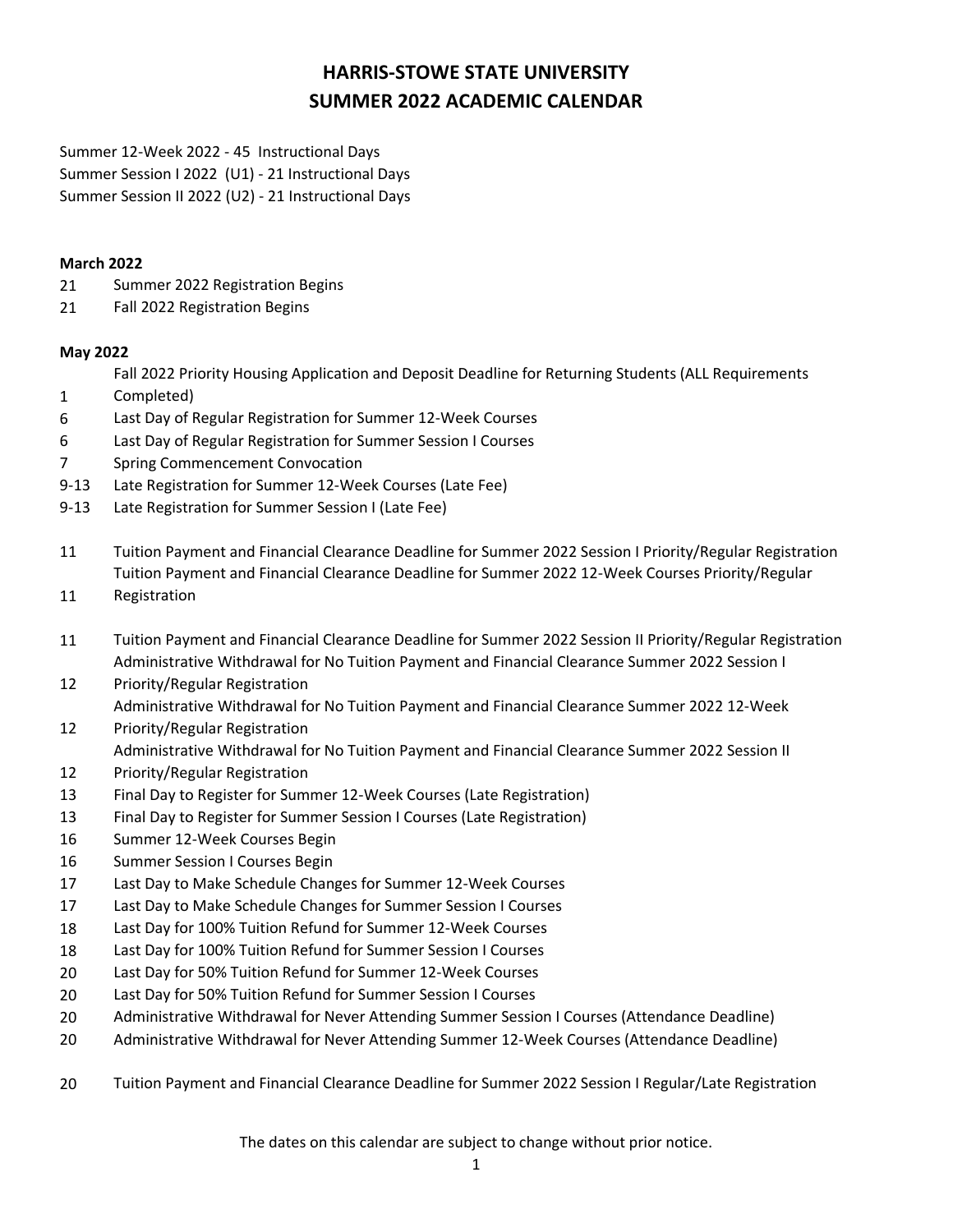## **HARRIS-STOWE STATE UNIVERSITY SUMMER 2022 ACADEMIC CALENDAR**

Tuition Payment and Financial Clearance Deadline for Summer 2022 Session 12-Week Course Regular/Late Registration

- 20 Tuition Payment and Financial Clearance Deadline for Summer 2022 Session II Regular/Late Registration Administrative Withdrawal for No Tuition Payment and Financial Clearance Summer 2022 Session I Regular/Late
- 23 Registration

Administrative Withdrawal for No Tuition Payment and Financial Clearance Summer 2022 Session 12-Week

- 23 Regular/Late Registration Administrative Withdrawal for No Tuition Payment and Financial Clearance Summer 2022 Session II Regular/Late
- 23 Registration
- 24 Summer 12-Week Census-Begin Drop/Withdrawal Period (Drop Fee)
- 24 Summer Session I Census-Begin Drop/Withdrawal Period (Drop Fee)
- 30 Official University Holiday-Campus Closed

### **June 2022**

20

- 10 Final Day to Drop/Withdraw from Summer 12-Week Courses-End Drop/Withdrawal Period
- 10 Final Day to Drop/Withdraw from Summer Session I-End Drop/Withdrawal Period
- 17 Last Day of Regular Registration for Summer Session II
- 20 Official University Holiday-Campus Closed
- 21-24 Late Registration for Summer Session II (Late Fee)
- 22 Tuition Payment and Financial Clearance Deadline for Summer 2022 Session II Priority/Regular Registration
- 22-25 Summer Session I Final Examinations; Summer Session I Courses End Administrative Withdrawal for No Tuition Payment and Financial Clearance Summer 2022 Session II
- 23 Priority/Regular Registration
- 24 Final Day to Register for Summer Session II (Late Registration)
- 27 Final Grades and Attendance Reports for Summer Session I Courses Due by 10:00am
- 27 Summer Session II Courses Begin
- 28 Last Day to Make Schedule Changes for Summer Session II Courses
- 29 Last Day for 100% Tuition Refund for Summer Session II Courses
- 30 Last Day for 50% Tuition Refund for Summer Session II Courses

### **July 2022**

- 1 Fall 2022 Housing Application and Deposit Deadline for ALL Residential Students (ALL Requirements Submitted)
- 1 Graduation Application Deadline for August 2022 Degree Conferral
- 1 Tuition Payment and Financial Clearance Deadline for Summer 2022 Session II Late Registration
- 1 Tuition Payment and Financial Clearance Deadline for Fall 2022 Priority/Regular Registration
- 1 Administrative Withdrawal for Never Attending Summer Session II Courses (Attendance Deadline)
- 4 Official University Holiday-Campus Closed
- 5 Administrative Withdrawal for No Tuition Payment and Financial Clearance Summer 2022 Session II Late Registration
	- Administrative Withdrawal for No Tuition Payment and Financial Clearance Fall 2022 Priority/Regular
- 5 Registration

The dates on this calendar are subject to change without prior notice.